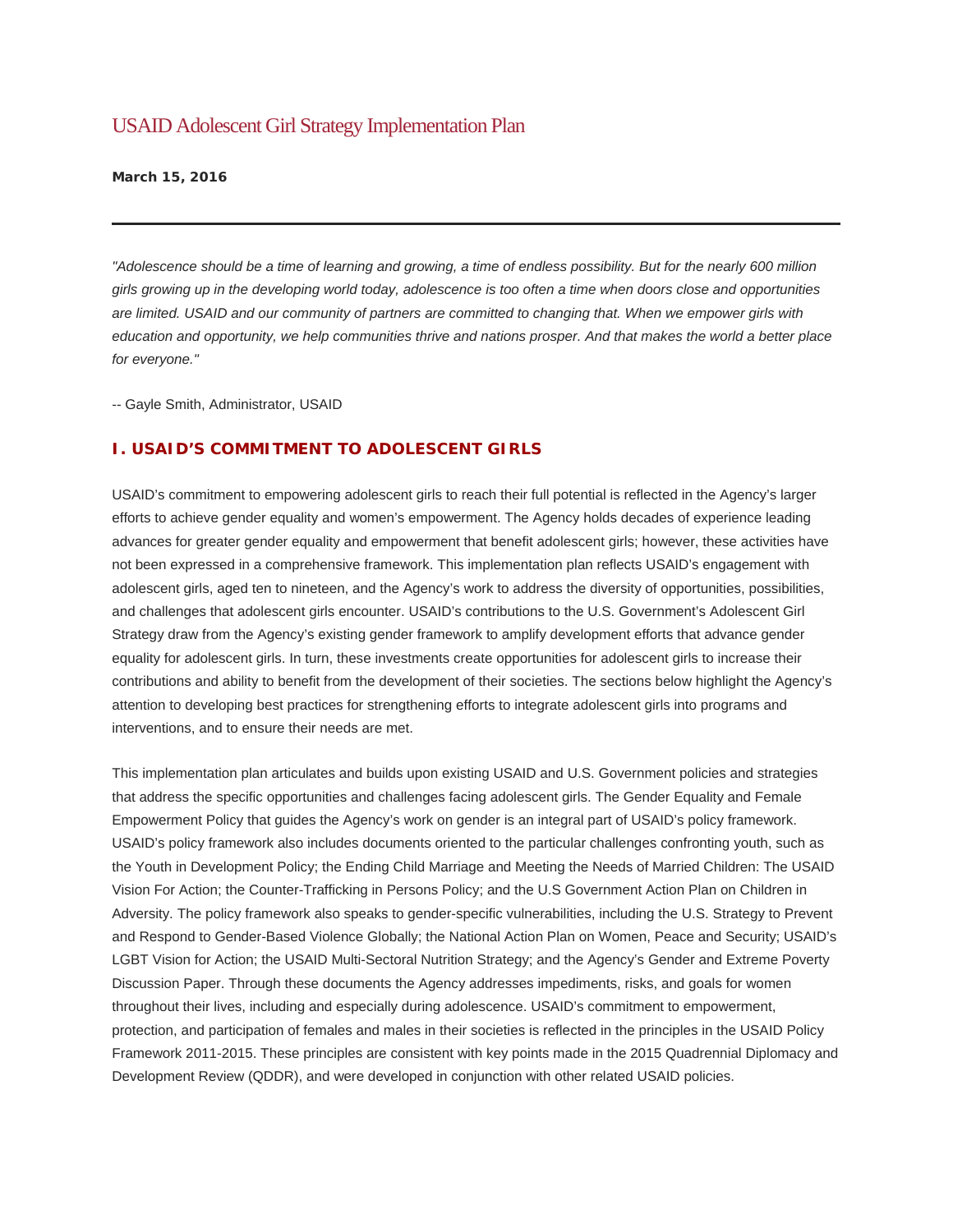USAID's "whole-of-girl" approach encompasses the interconnected events that resonate across a girl's life from birth to adulthood. The Agency's programs address the differentiated needs of girls in specific stages of adolescence, recognizing that the challenges young adolescents encounter are distinct from those experienced by older adolescents approaching adulthood. Adolescent girls of all ages are an often overlooked, but a fundamental, population for achieving development goals and unlocking the full human potential of societies. Their full participation in development efforts contributes to more sustainable investments to end cycles of poverty; to build resilient, democratic societies; to improve health and nutrition outcomes; and to strengthen economies. Yet the social, legal, health, nutritional, and economic challenges that adolescent girls experience constrain their ability to be selfdetermining and to realize their human rights.

## **II. OPERATIONAL STRUCTURE**

Consistent with USAID's 2012 Gender Equality and Female Empowerment Policy (Gender Policy), addressing adolescent girls' equality and empowerment is a shared Agency responsibility. Success depends on the commitment of all Agency staff. Over the last three years under the Gender Policy senior managers and Mission Directors have been held accountable for ensuring that gender equality and female empowerment are addressed strategically in their portfolios.

Regional bureaus serve as the primary liaison between Washington, DC and mission Gender Advisors and focal points, and provide information on research findings and programming approaches related to women's and girls' empowerment. Pillar bureaus provide guidance on how gender equality and female empowerment can be advanced or achieved through their technical sectors, ensure gender integration in training, and develop related tools and resources.

The Office of Gender Equality and Women's Empowerment (GenDev) within the Bureau for Economic Growth, Education and the Environment (E3) not only provides guidance to E3 sectors, but also coordinates Agency-level communications, training, and technical assistance support. The Office of the Administrator uses the power of that office to highlight the importance of gender equality and female empowerment as key development objectives. Within the Administrator's Office, the Senior Coordinator for Gender Equality and Women's Empowerment spearheads the advancement of U.S. development assistance efforts to serve and empower women and ensure gender equality goals are met. The Bureau for Policy, Planning, and Learning tracks the implementation of the Gender Policy at the Agency level and ensures that gender equality and female empowerment objectives and results are incorporated into Agency-wide policies and strategies.

As articulated in the Gender Policy, Gender Advisors and focal points based at headquarters and in USAID's missions around the world support their respective operating units to advance this effort. Accompanying the Gender Policy, detailed policy implementation guidance (in ADS 205) outline the core practices for USAID staff. These include gender integration throughout the program cycle, mandatory country-level and project-level gender analyses, and inclusion of gender in solicitation documents and activity monitoring and evaluation. As a result, there has been high demand from missions for technical assistance and training to help support Policy implementation. In response, USAID has been, and will continue, training all staff about gender issues via a suite of in-person and online trainings, increasing in-house expertise and using internal and external technical experts. The Agency also developed additional training and resources on how to integrate gender-based violence prevention and response, as well as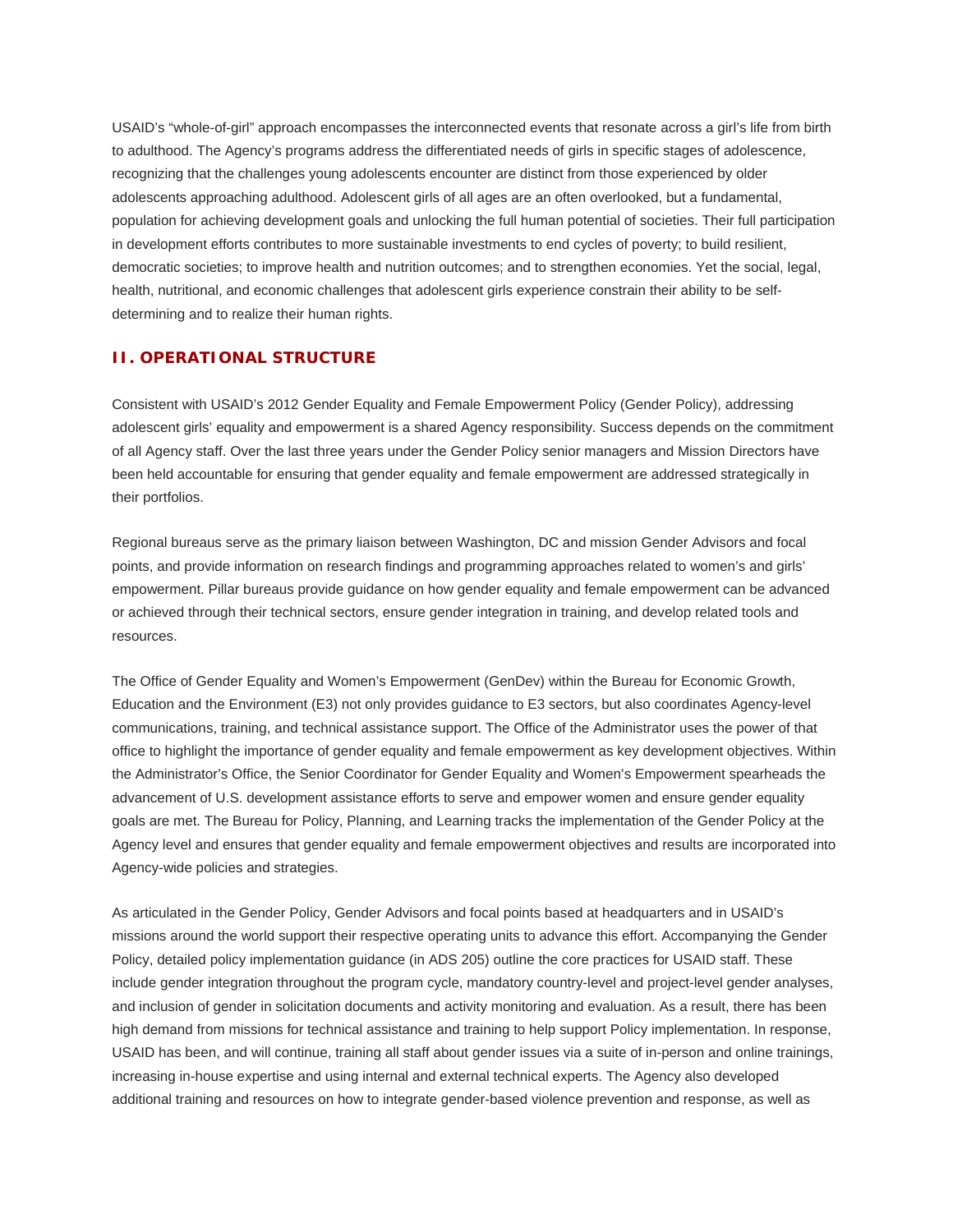women, peace and security objectives into USAID's work across sectors. To strengthen coordination, information, and resource sharing USAID utilizes its gender working groups, which include representatives of various bureaus and offices across the Agency.

While the Gender Policy provides an important framework through which the Agency structures its approach to adolescent girls, USAID's Youth in Development Policy establishes the Agency's efforts to mainstream youth programs and priorities. The new Youth Coordinator position is proposed to provide leadership and oversight for the Agency's implementation of USAID's Youth in Development Policy. The Coordinator is responsible for youth development issues, advocating for and integrating youth into Agency Initiatives, overseeing policy coherence, supporting implementation and training, and serving as a senior representative on youth issues in the interagency and external community in coordination with bureaus, missions, and other relevant Agency coordinators. This position will provide technical leadership and direction on youth programming trends and consult on program design, implementation, evaluation, and outreach. The Coordinator will work collaboratively to develop tools, action plans, and provide technical support for policy implementation. Youth Advisors are strategically placed in regional and pillar bureaus and in the missions that have youth outreach and programming in their portfolios. Moving forward, the Agency's approach to adolescent girls will establish increased coordination and integration between youth- and gender- focused programming.

## **III. STRATEGIC OBJECTIVES**

USAID bases its development efforts for adolescent girls on the Gender Equality and Female Empowerment Policy, which establishes three objectives for achieving gender equality and empowerment of women and girls. Programs designed to advance adolescent girls' development reference these goals as part of the Agency's whole-of-girl approach:

- 1. **Reduce gender disparities** in access to, control over, and benefit from resources, wealth, opportunities and services economic, social, political, and cultural;
- 2. **Reduce gender-based violence** and mitigate its harmful effects on individuals and communities; and
- 3. **Increase capacity of women and girls** to realize their rights, determine their life outcomes, and influence decision-making in households, communities, and societies.

Through these goals USAID advances gender equality throughout a woman's life, including childhood and adolescence. Investments made in her early childhood are built upon during adolescence and prepare her with the skills, competencies, analytic abilities, and better health and nutrition, which all will benefit her as an adult.

USAID programs are implemented in sectors where the specific needs of adolescent girls and the barriers they face are well understood, such as in child and early forced marriage; in others, USAID continues to develop and implement approaches to ensure that these areas are addressed, including, for example, adolescent girls' greater inclusion as users of digital technology. USAID is increasing efforts in all of its work to break down silos and to coordinate across sectors. These efforts continue to improve the Agency's efficacy in producing desired outcomes, and are essential for addressing the interlocking barriers that disempower and disadvantage adolescent girls. The success of the Agency's development efforts depend on engaged collaboration with women and girls themselves, soliciting their knowledge and solutions while deepening their capacity for decision making and driving social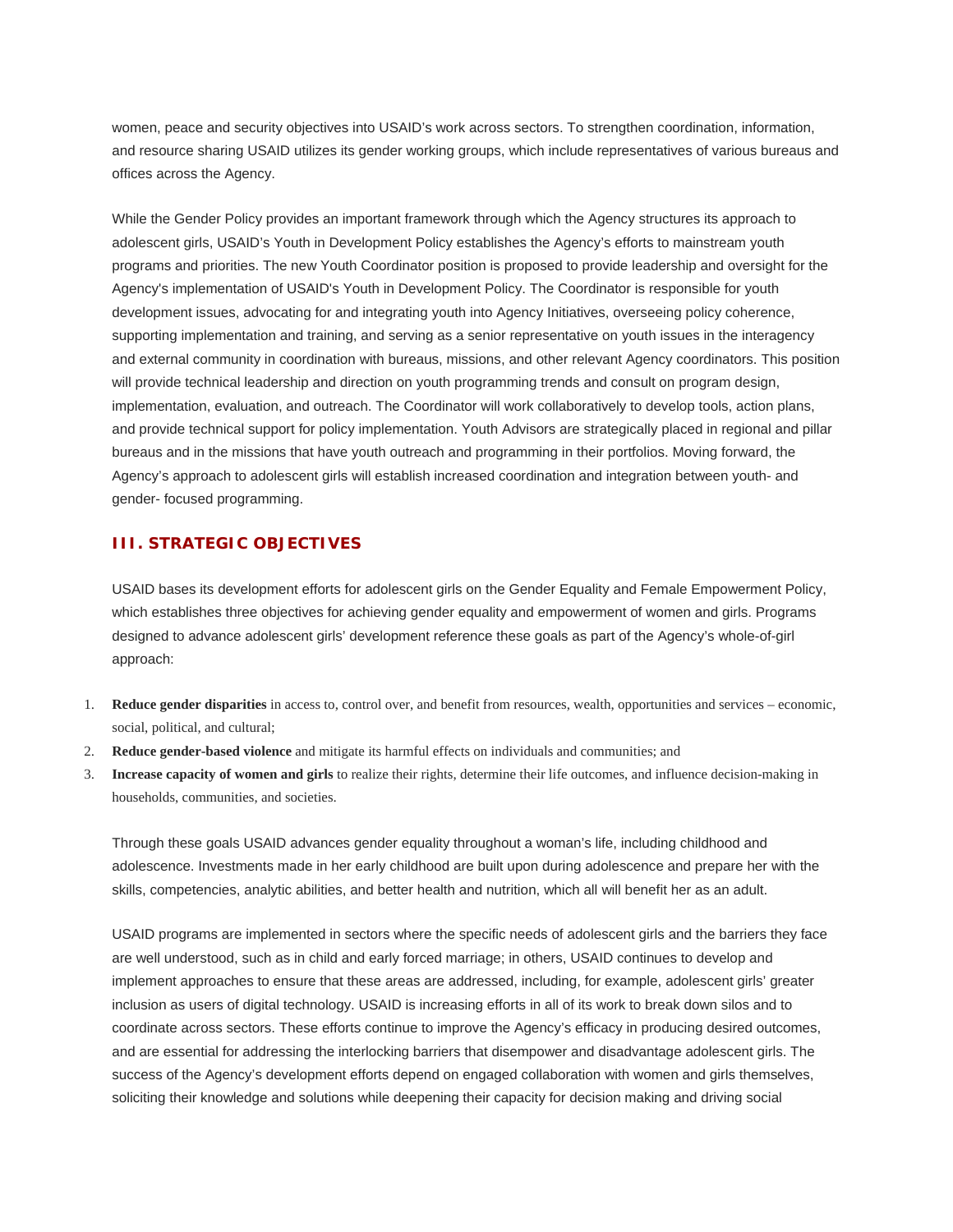transformation. USAID forms partnerships with community leaders, governments, change agents, organizations, and experts to support local advocacy and change, and advances efforts to influence social beliefs, behaviors, and gender norms that are harmful to women and girls across society. Overall, programs and interventions build on the evidence base for how women's and girls' increased equality and empowerment benefit all of society.

#### **Reducing Gender Disparities: Access to Resources**

USAID supports programs and interventions to improve adolescent girls' access to resources pertaining to education, economic empowerment, technology and innovation, and health and nutrition information and services that include family planning, and water, sanitation and hygiene (WASH) programs. Barriers to accessing resources are frequently interlocking or cumulative, demonstrating the importance of eliminating silos and working across sectors. A key implementation approach to improving girls' access to resources is working with communities to change social norms surrounding the value of girls. These approaches include developing societal attitudes supporting the importance of educational attainment; enhancing girls' potential as future wage earners and entrepreneurs; improving services for survivors of violence; and the cross-generational positive effects of providing adolescent girls with age- and developmentally- appropriate health and nutrition knowledge, skills, and reproductive health services.

Adolescent girls' access to resources is affected by their life circumstances, such as their experiences of poverty, their exposure to gender-based violence, and the low value their families and communities place on educating girls. Globally, many adolescent girls are married and already mothers, heightening the importance of development approaches that take the diversity of adolescent experiences into account in designing interventions to expand women's and girls' access to resources. USAID's Vision for Ending Child Marriage and Meeting the Needs of Married Children illustrates the critical necessity of ending child, early, and forced marriage practices, as well as designing interventions to address the specific needs of married children, such as addressing their frequent social isolation, increased risk of gender-based violence, and high prevalence of early and frequent childbearing. Vulnerable and hard-to-reach girls are disproportionately affected by gender discrimination and inequalities, including girls who are out of school; unemployed; married and/or parenting; disabled; lesbian, bisexual, and transgendered (LBT) individuals; and girls from ethnic- or religious- minority communities. The barriers these girls face with regard to accessing basic services, such as education, employment, and health and nutrition are often compounded and reflect larger constraints, such as gender discrimination in nationality laws and gaps in universal birth registration. USAID focuses on extending interventions and programs to these girls so they can also benefit from their societies' development.

#### **Reducing Gender Based Violence**

USAID takes a whole-community approach – engaging women and girls, and men and boys – to change attitudes and behaviors that perpetuate sexual and gender-based violence, and to promote positive cultural norms and gender roles, such as through community and school programs to support dialogue on gender norms with adolescents of all ages. Adolescent girls are particularly vulnerable to gender-based violence with their own set of unique needs that must be met to provide quality assistance.

USAID's gender-based violence response and prevention programs that highlight adolescent girls' needs pertain to health policy and services; community mobilization; life skills and gender transformative education for adolescent girls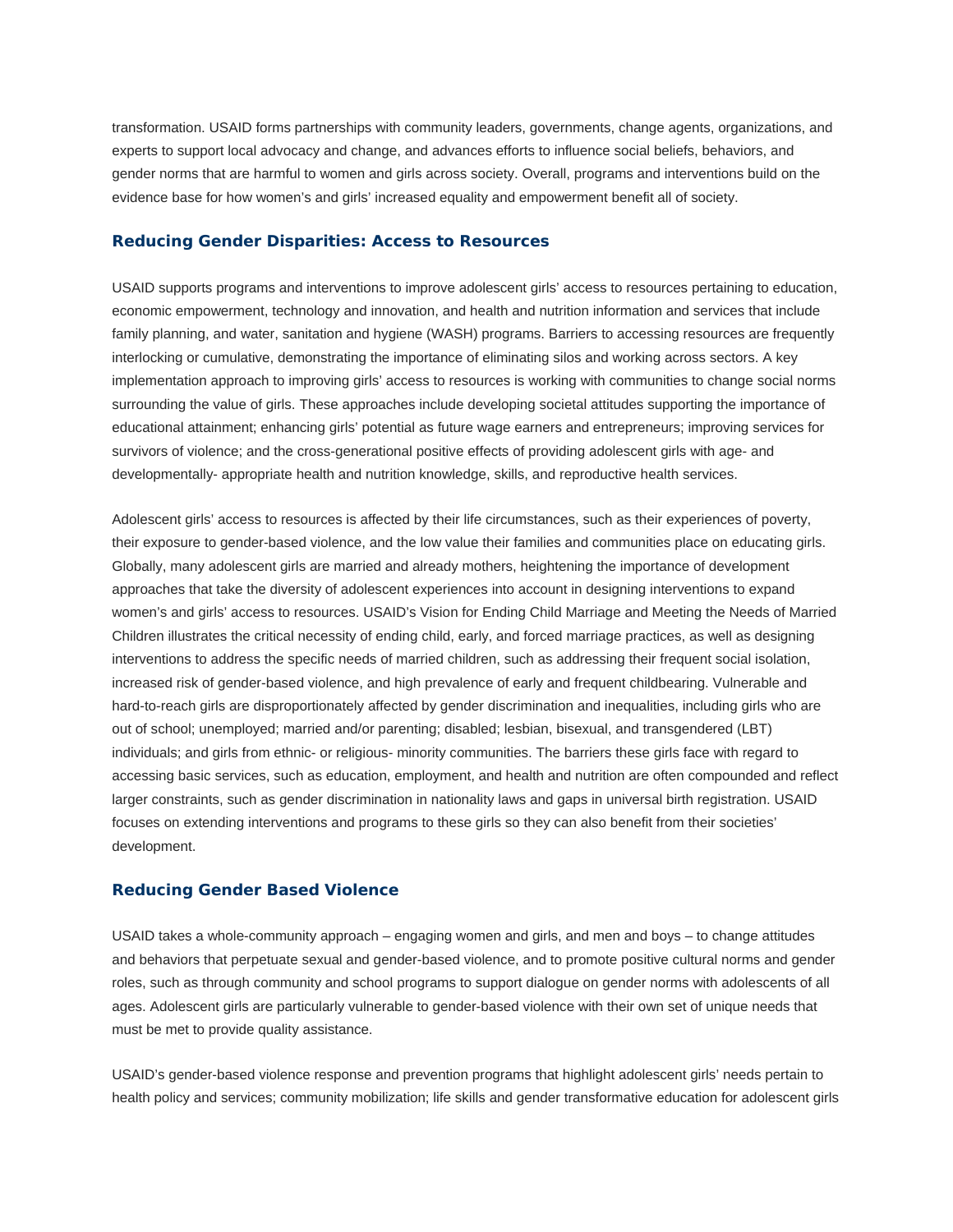and boys; educational programs, including training teachers in preventing school-related gender-based violence; responding to and preventing gender-based violence in contexts of conflict or instability; and integrating genderbased violence prevention and response programs into workforce trainings and workplaces. The Agency's genderbased violence portfolio also includes work that seeks to end harmful customary practices that have strong repercussions for adolescent girls, such as child, early, and forced marriage, and female genital mutilation/cutting. USAID's efforts to partner with men and boys increase the sustainability and social integration of efforts to address the challenges that adolescent girls encounter.

The Agency addresses programmatic areas where gender-based violence is cross-cutting, such as Crisis, Conflict, and Emergencies; Trafficking in Persons; and Orphans and Vulnerable Children.

#### **Increase the Participation of Women and Girls in Decision-Making**

To fully participate in all sectors of society women and girls must not only have access to resources, but be empowered to use their access, to make decisions about the best course of action for their lives, and to effectively advocate for themselves, their families, and the broader community. Women often do not have equal decision-making roles in households, communities, or societies, and yet women's and girls' participation from the community to the national level is shown to lead to more sustainable solutions. Adolescent girls have even less decision-making power than adult women, and yet the decisions made for adolescent girls – and to a lesser extent by them – directly shape their adult lives. Addressing women's and girls' ability to make critical choices in their lives - such as pertaining to education, marriage, economic activities and investments, civic participation, health, and reproductive choices - is central to USAID's work on gender equality and women's empowerment.

## **IV. STRATEGIC GOALS**

USAID works cooperatively across U.S. Government Agencies and with governments around the world to create the change women and girls need to fully participate in their societies, as reflected in the three goals of the Gender Policy: to improve access to resources; reduce gender-based violence; and increase women's and girls' participation in decision-making. To capture the impact of program activities and to drive improved evaluation and learning USAID collects sex and age disaggregated data that document the programming that best achieves desired outcomes at different stages of adolescence and across sexes. Increased collection of data disaggregated by established age bands consistent across the Agency would advance efforts to design more effective programs for age-specific populations, such as the newly established Let Girls Learn ALC metric (discussed below). USAID continues to coordinate, amplify, and sharpen programming that engages and benefits adolescent girls, and advances the three objectives of the Gender Policy. The Agency does this by furthering efforts to mainstream and integrate gender throughout programs and interventions; documenting progress, integrating lessons learned, and promoting best practices; and by expanding collaborations and partnerships. Within these activities the Agency's focus on adolescent girls is maintained and strategically enhanced. Below are key activities within each category to demonstrate the Agency's efforts in these areas.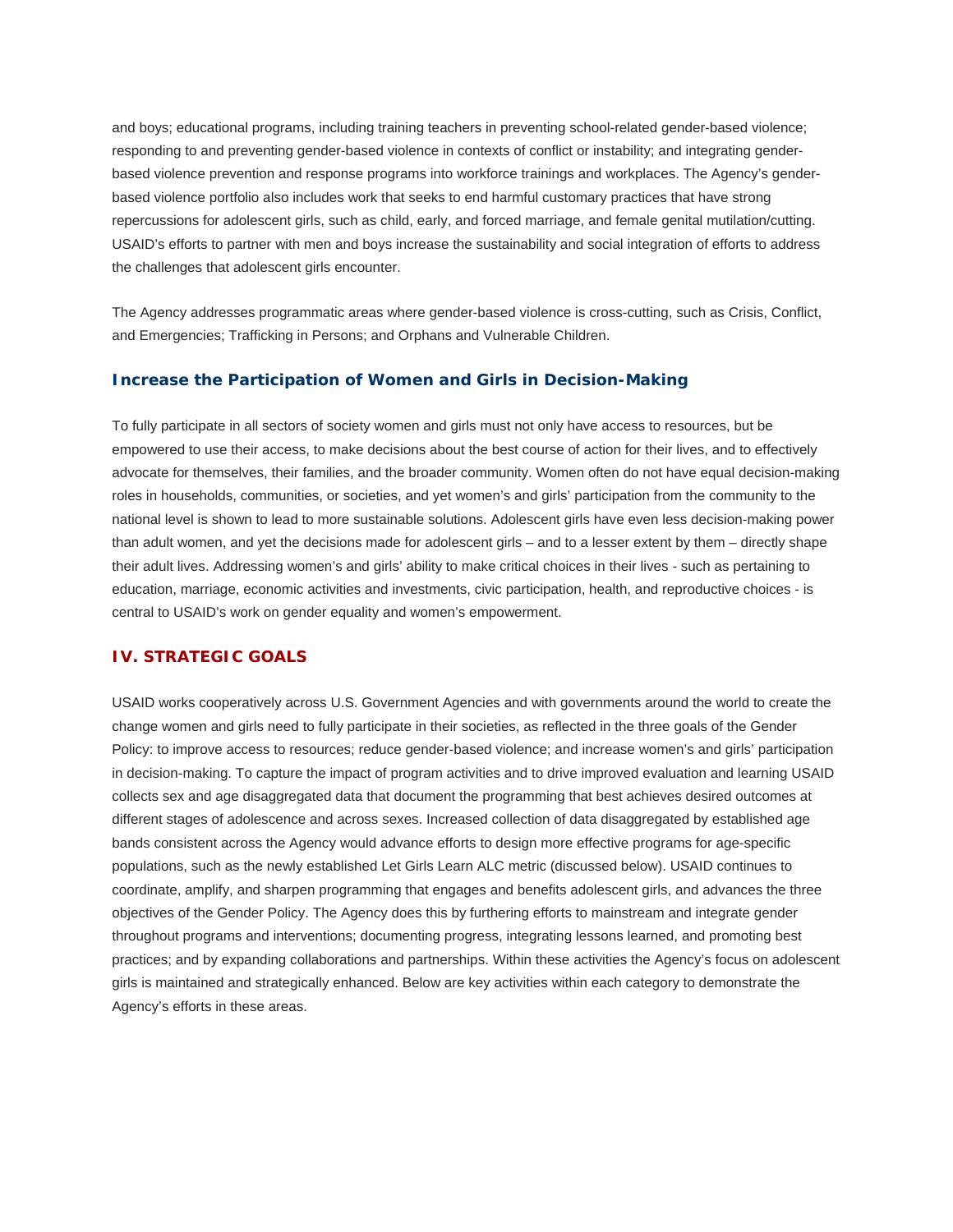### **Mainstream and Integrate Issues that Impact Adolescent Girls Across Sectors**

*Education Policy*: USAID's Education Strategy is currently under revision, but will emerge with increased integration of gender into the Agency's educational programs, including highlighting the attention given to adolescent girls through, and independent of, the Let Girls Learn Initiative. The Education Strategy establishes the Agency's genderequitable approach in its initial goals to improve reading skills in primary grades; to improve workforce development programs; and to increase access to education in crisis and conflict affected environments, all of which support the Agency's gender-sensitive equitable approach. Through these goals USAID's education services will continue to reach girls, including adolescent girls, in programs that target later grades or provide accelerated learning opportunities for out-of-school youth, and prepare adolescent girls with the skills they need to succeed in the workforce. The strategy will integrate a focus on adolescent girls across all education goals where appropriate, and will call for underlying education programming with a gender-sensitive approach that promotes gender equality.

*Updated FGM/C Guidance*: USAID's Automated Directives System program implementation guidance on female genital mutilation/cutting (FGM/C) is under review and will be updated. As this harmful practice is frequently performed on adolescent girls in areas where FGM/C is prevalent, updating this guidance contributes to efforts aimed at effectively directing development investments to end this practice. Revisions will include incorporating the Agency's adoption of "mutilation" in the terminology to align with the UN agencies' efforts to highlight the human rights violations inherent in this practice.

*Updated Gender Key Issues*: Key Issues are topics of special interest that cut across the Agency's work. As part of the 2015 review of the four gender Key Issues, new examples have been created to illustrate the Agency's work on adolescent girls. The examples provide models for what programs with a gender focus on adolescent girls might entail. Through these examples, adolescent girls are elevated as an important focus for programming and within the Agency's priority to integrate gender throughout sectors.

*Training*: USAID trains staff and implementing partners on the Agency's priority to integrate and mainstream gender across programs and in USAID's internal operations. *Gender 101: Gender Equality and USAID* is an on-line training course required for all employees. *Gender 102: Putting ADS 205 into Action*, and *Gender 103: Roles and Responsibilities for Gender Advisors*, and the instructor-led course *Achieving Development Outcomes through Gender Integration* are highly encouraged and/or required for staff working at the program level. The *Youth Sexual and Reproductive Health* training is an e-learning course that looks specifically at the intersection of adolescence and gender. New resources have been developed to help staff integrate gender-based violence prevention and response into their programs. These include the in-person training, *Integrating Gender-based Violence Across Sectors*, and various sector-specific toolkits (education; energy and infrastructure; monitoring and evaluation; rule of law; child, early and forced marriage). Additionally, the Senior Coordinator for Gender Equality and Women's Empowerment and the GenDev Training Director engage across the Agency to ensure that gender is integrated into new training resources, including awareness of the specific needs of adolescent girls.

USAID's Positive Youth Development (PYD) Training Course is designed to increase the capacity of Youth Advisors, Youth Advocates, and Youth Points of Contact at Missions. This Agency training focuses on defining and implementing positive youth development approaches; operationalizing the USAID Youth in Development Policy; increasing understanding of youth development including the influence of cultural norms on adolescents and the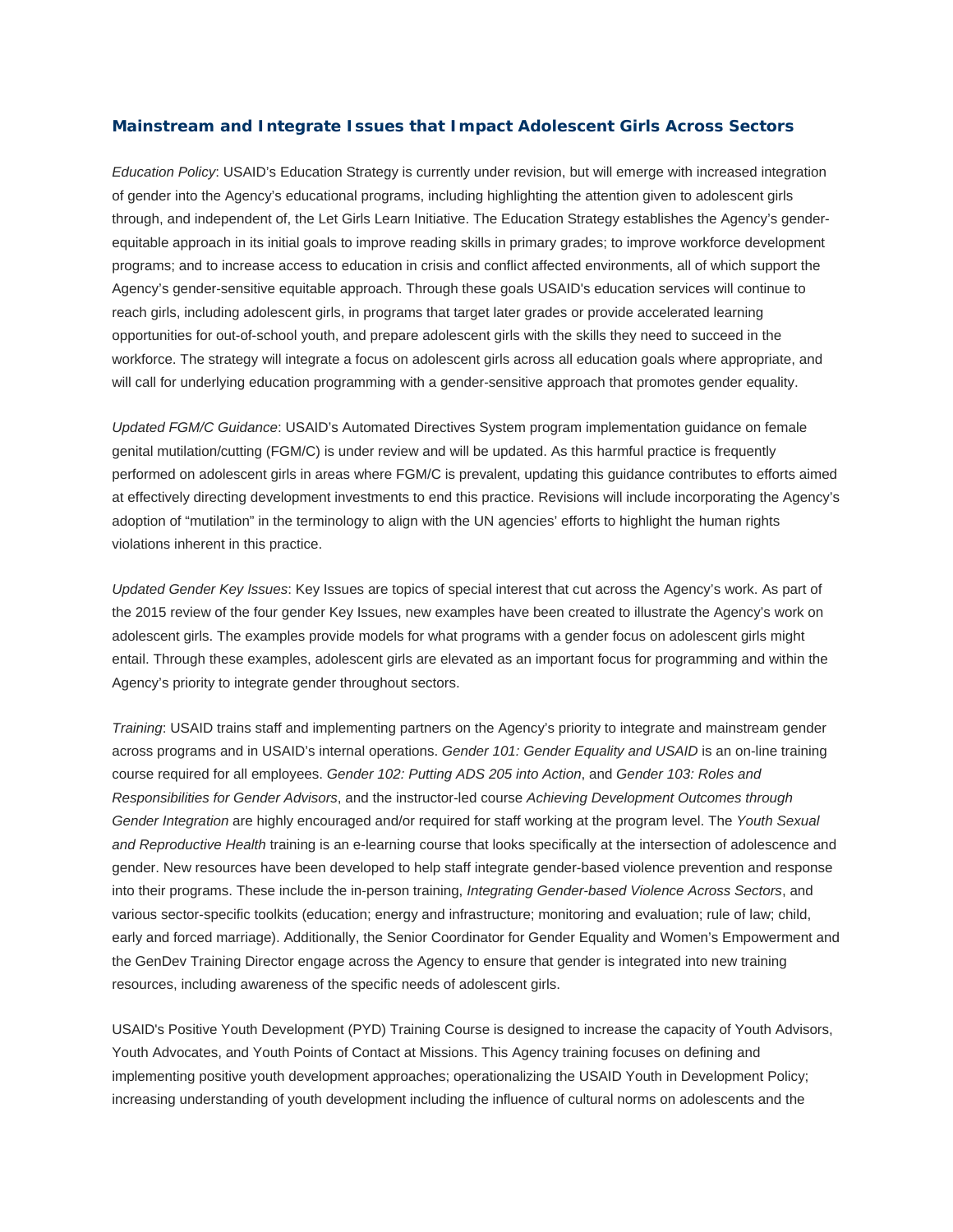transition from youth to adulthood; identifying ways to build soft skills for improved outcomes; communicating global best practice tools for actively and appropriately strengthening youth engagement and leadership in all aspects of programming; supporting cross-sectoral youth programming implementation; and measuring PYD.

#### **Document Progress, Integrate Lessons Learned and Promote Best Practices**

*Girls Count Act*: An important new focus on available data comes from the Girls Count Act. This legislation supports actions to ensure that children in developing countries are officially registered at birth. Through this legislation, U.S. Government agencies such as USAID are positioned to assist in progress towards registering all children, particularly girls, in developing countries. Birth registration is essential for accessing many critical services and the protection of rights throughout life, including proving one's identity; owning property; enrolling in education; gaining employment; opening a bank account; conferring citizenship on one's children; and voting. While this legislation is important for all individuals, it has particular positive ramifications for girls who are less likely globally to have their births officially registered. In addition to the benefit birth registration confers on all children, the improvement in population data will be a valuable tool for designing evidence-driven programs, and to ensure that adolescent girls have equal access to services and rights.

*Let Girls Learn ALC Metric*: USAID's Agency Leadership Council (ALC) is an internal body that advances strategic programmatic and administrative issues. ALC metrics measure and report on specific milestones across programs to monitor progress on key development goals at established intervals. Through the Agency's Let Girls Learn ALC metric that requires age and sex disaggregated data in new Let Girls Learn program reporting requirements, the Agency will capture the investments made in adolescent girls in education programs, and the continued progress in reaching this population. Through this data, the Agency will also be able to articulate more precisely where programming for adolescent girls is clustered and how programs across sectors are delivering programming for adolescent girls within defined age ranges. With this data, USAID will be able to better design programs and interventions, and use enriched evidence to determine program priorities.

*Passages*: The Passages project aims to develop evidence and promote the application of effective, scalable interventions to transform social norms related to sexual and reproductive health (SRH) among youth, especially newly married couples, first-time parents, and very young adolescents. Passages will bridge the gap between science and effective policy and practice by: piloting, replicating, and scaling-up social norm interventions and applying implementation science principles to explain what makes interventions effective and sustainable at scale in real world contexts; strengthening in-country capacity to plan, implement, and monitor and evaluate the scale-up of effective pilot initiatives; and distilling and sharing evidence to foster dialogue on integration, measurement, and evaluation of normative interventions.

*Building an Evidence Base to Delay Child Marriage:* Building an Evidence Base to Delay Child Marriage is a USAIDfunded program designed to evaluate the effectiveness of four strategies to delay the age of marriage among adolescent girls in Sub-Saharan African countries with a high prevalence of child marriage. The study produced data on the most effective strategies for delaying child marriage, including findings that point to the critical importance of approaches that elevate girls' status within their families and communities, increase their skills and knowledge, and that can be economically implemented. Overall, interventions to delay child marriage designed to be simple and sustainable were found to be most effective. With detailed information about each of the three countries in this study,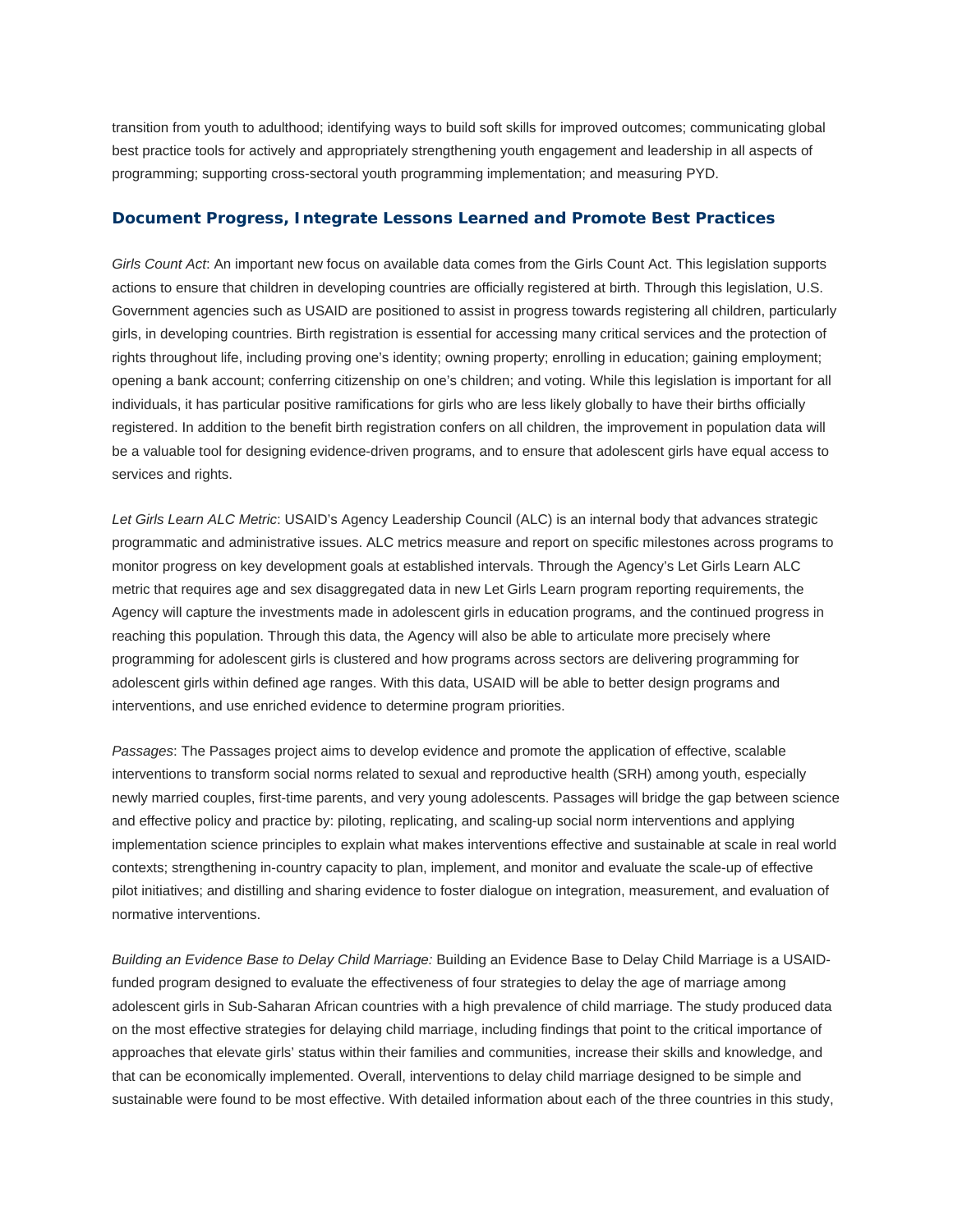the program provides important evidence that USAID will utilize in continued program design, evaluation, and implementation.

*YouthPower*: USAID's YouthPower project strengthens local, national, and global systems to achieve sustainable, positive youth outcomes in health, education, civic participation economic empowerment. YouthPower supports cross-sectoral, positive youth development (PYD) investments, and promotes significant youth engagement as essential to ensuring all youth are empowered to reach their full potential. YouthPower promotes a culture of learning by conducting evaluations and disseminating technical reports, tools, and products through its website, which is a repository of shared learning as well as an active site for use by communities of practice, PYD practitioners, and youth advocates.

*The Women's Empowerment in Agriculture Index (WEAI):* A first of its kind standardized tool which measures the empowerment, agency, and inclusion of women in the agriculture sector in an effort to identify ways to overcome obstacles and constraints women face. The WEAI has been used to explore the linkages between empowerment and well-being outcomes for households, women and children across different countries and contexts. Gender parity is also measured by the WEAI, grounded in evidence showing that equalizing access to assets and opportunities for women and men helps achieve better development outcomes—such as better health and nutrition for women and their families, greater investments in education for children, and poverty reduction. A suite of tools and trainings relating to the WEAI can be found on the Feed the Future website.

## **Expand Collaboration and Partnerships**

*Let Girls Learn*: The Let Girls Learn initiative is a collaborative approach enabling USAID to work with other U.S. Government Agencies, and to partner with civil society and the private sector to find solutions for keeping adolescent girls in school. Through Let Girls Learn, the U.S. Government is working to address the range of challenges confronting adolescent girls around the world, building upon the broad portfolio of existing programs all aimed at addressing the complex and varied barriers preventing adolescent girls from attending and completing school and from realizing their potential as adults. Through the Let Girls Learn Challenge Fund, USAID will use a multi-sectoral approach to create innovative solutions for removing the barriers that prevent girls from continuing their education.

*SPRING Accelerator*: The SPRING Accelerator is a public-private partnership formed by the UK's Department for International Development (DFID), the Nike Foundation, and USAID. SPRING is designed to accelerate economic empowerment for girls in parts of Africa and Asia by delivering technical and financial support to early stage enterprises developing life-enhancing products and services that enable girls to safely learn, earn, and save. This five-year program is now underway in Kenya, Uganda, and Rwanda with planned expansion to other countries in South Asia and East Africa over the next two years. The first eighteen participants were selected in May 2015 and attended an ideation training that resulted in strategies, product prototypes, and initial marketing and development using design principles specialized for adolescent girls. Local and global mentors are paired with participants to ensure the proper available support for achieving the accelerator's objectives.

*Women and Girls Lead Global (WGLG)*: WGLG is a media-based public-private alliance between Independent Television Service (ITVS), the Ford Foundation, USAID, and CARE that promotes gender equality and women's empowerment worldwide. The partnership includes a ten-episode documentary film series each year about women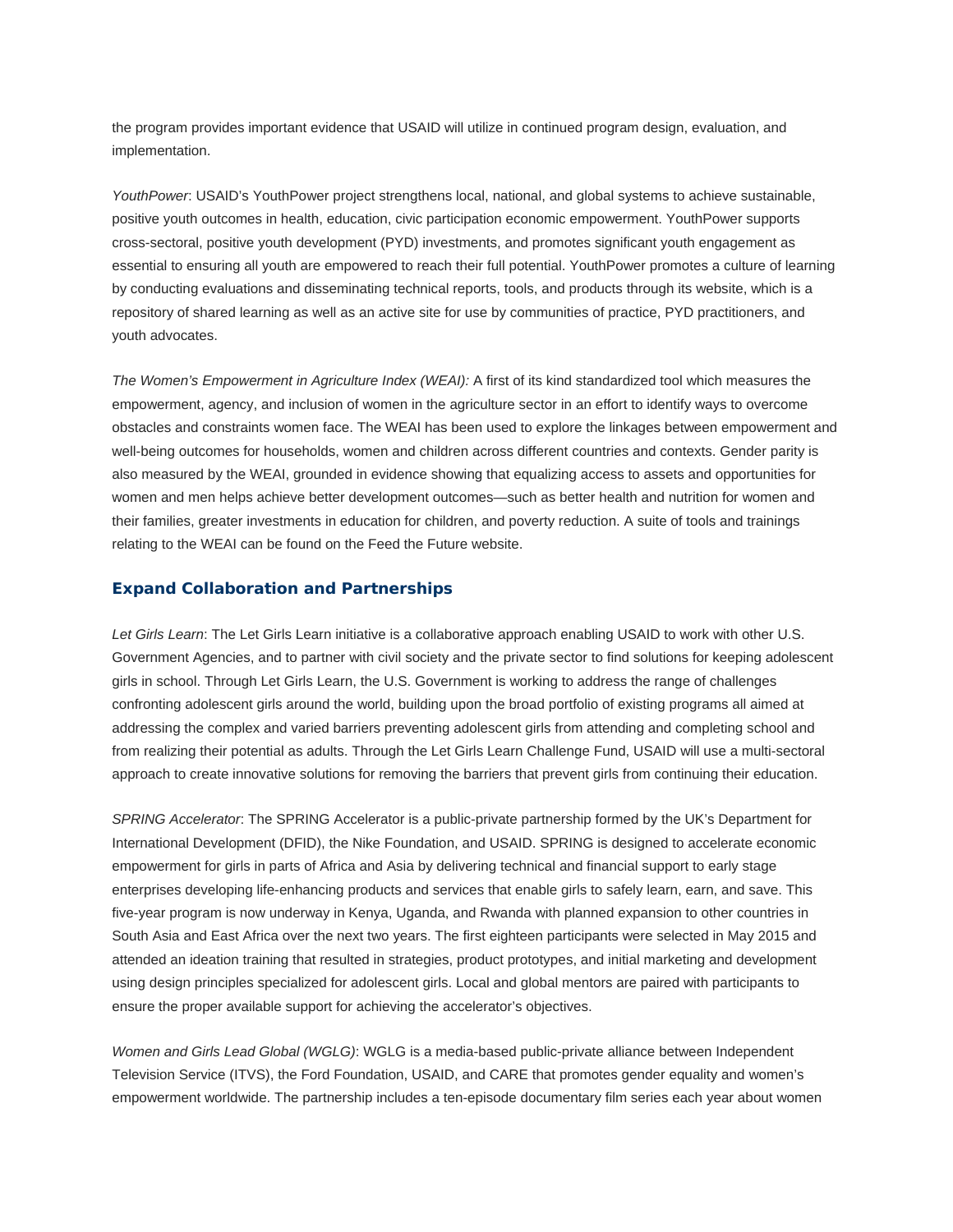and girls rising above dire circumstances to establish better lives and conditions for themselves, their families, and communities. Currently active in Bangladesh, Colombia, El Salvador, India, Jordan, Kenya, Malawi, and Peru, WGLG combines the power of media with locally led social action campaigns to engage schools and communities to take action to address the challenges faced by women and girls across the globe.

#### **V. MEASURING USAID'S IMPLEMENTATION OF THE ADOLESCENT GIRL STRATEGY**

USAID's Gender Policy guides the Agency's efforts to increase gender equality and women's empowerment, which encompass programs to address the specific development needs of adolescent girls through the whole-of-girl approach. The objectives of the Gender Policy are met, in part, through advancing the goals of the Adolescent Girl Strategy. The progress and continued success of this implementation plan will be measured by indicators marking progress on meeting the three strategic goals below. Progress will also be captured through broader indicators designed to address gender equality and youth empowerment.

### **Advances Towards Meeting Strategic Goals**

Since standard indicators are not currently in place to measure progress on improving development outcomes for adolescent girls, new custom or standard indicators specific to adolescent girls will be proposed in consultation with missions, program staff, and the Office of U.S. Foreign Assistance Resources (F) to measure progress on the Plan's goals. Illustrative indicators**[1]** are suggested below. In addition, existing processes and standard indicators will be used to measure broad progress towards equality and empowerment for adolescent girls through a variety of USAID programs.

Data will be collected and reported through a variety of mechanisms such as the Performance Plans and Reports (PPRs) and, if necessary, data calls**[2]** on USAID's work. Data will be reported in coordination with reporting on the implementation of the broad Adolescent Girl Strategy as determined by the working group called for in the Strategy.

Illustrative indicators aligned to each of the three strategic goals include:

- **Goal 1. Mainstream and integrate issues that impact adolescent girls across sectors,** demonstrated by an increase in the integration of adolescent girls into new interventions across sectors.
- Number of new projects that are designed that integrate adolescent girls as primary beneficiaries or improve the status and value of adolescent girls in their societies.
- Goal 2. Document progress, integrate lessons learned, and promote best practices, to enrich and expand available data disaggregated by sex and age, which will inform program design and support best practices across sectors.
- Number of new projects that collect data disaggregated by sex and age (or age band).
- Number of research studies funded by the Agency to build evidence for interventions that best produce positive outcomes for adolescent girls.
- Number of new trainings or materials (e.g. toolkits, how-to notes, and fact sheets) developed to communicate best practices on adolescent girl interventions.
- **Goal 3. Expand collaboration and partnerships,** illustrated by the increase in USAID partnerships (host government, civil society private partnerships, other United States Government agencies, or donors) working to address the barriers facing adolescent girls.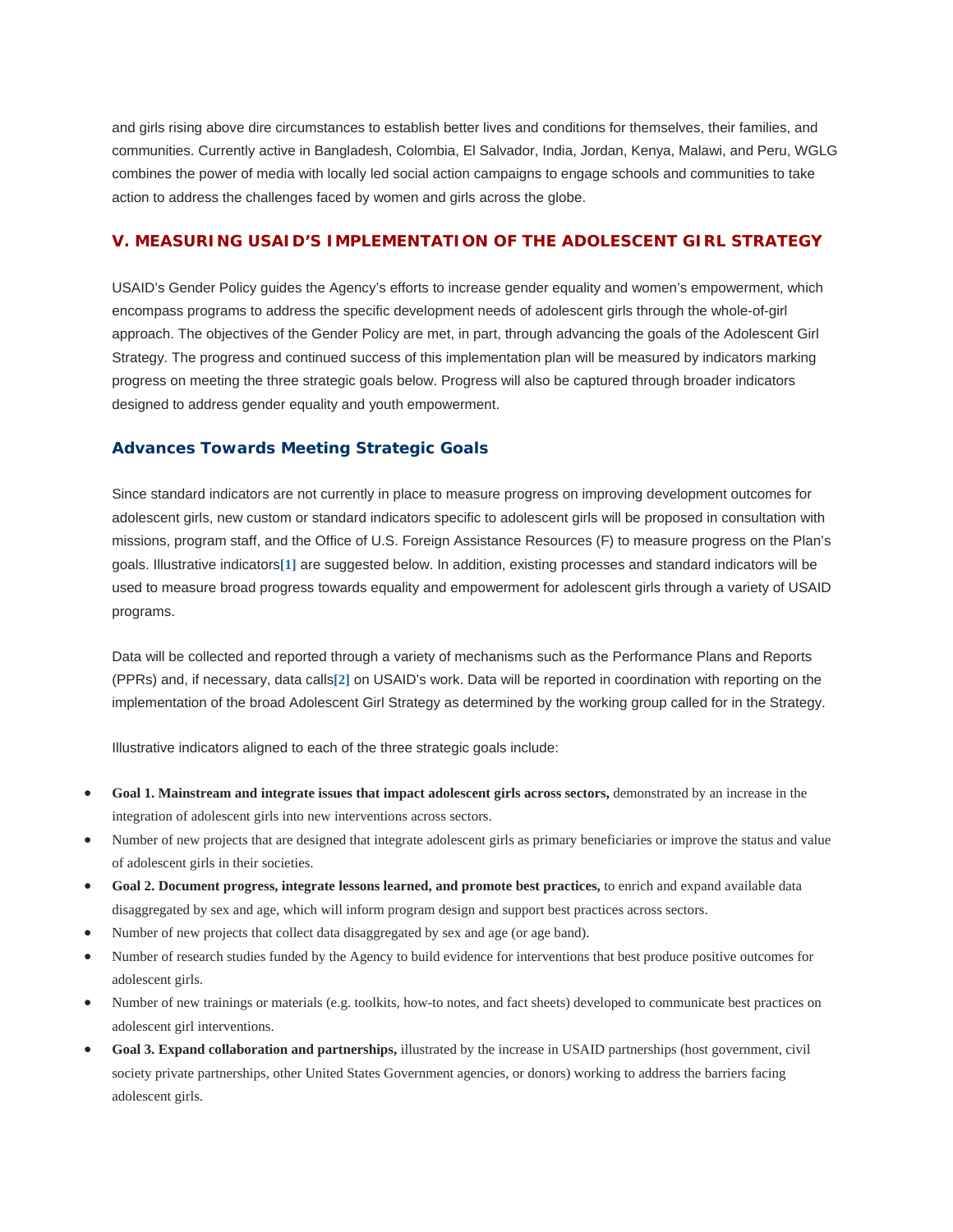Number of new partnerships working on issues of adolescent girls.

*Foreign Assistance Indicators:* These standard indicators measure results that are directly attributable to the U.S. Government's programs, projects, and activities across agencies, as well as outcomes and impacts to which U.S. Government programming contributed. Performance target and result data are collected against these indicators on an annual basis. At a programmatic level, some of the joint USAID-Department of State Foreign Assistance gender indicators may help to describe the impact of USAID's work on adolescent girls. As an example, the Foreign Assistance indicator on increased agreement with the concept that males and females should have equal access to social, economic, and political resources and opportunities could be used to monitor and evaluate progress on changing attitudes that inform the barriers disadvantaging and disempowering adolescent girls. For streamlining purposes, it is important to note that these indicators are already collected by missions through the existing PPR process. Relevant existing indicators include, but are not limited to:

- **GNDR-1:** Number of legal instruments drafted, proposed, or adopted with USG assistance designed to promote gender equality or non-discrimination against women or girls at the national or sub-national level.
- **GNDR-4:** Percentage of participants reporting increased agreement with the concept that males and females should have equal access to social, economic, and political resources and opportunities.
- **GNDR-6**: Number of people reached by a USG funded intervention providing GBV services (e.g., health, legal, psycho-social counseling, shelters, hotlines, other).

*Youth Indicators:* USAID's Youth Corps is currently developing new metrics to capture data in key areas to better inform the design of youth programming, including programming that engages and benefits adolescent girls. Overall, these indicators will measure the outcomes described in the USAID Youth in Development Policy. USAID Missions and Operating Units are highly encouraged to disaggregate all youth indicators by age and required to disaggregate by sex. These indicators will also be used by the Department of State.

## **VI. NEXT STEPS**

This implementation plan provides an overview of USAID's whole-of-girl approach and how the Agency's programming both addresses the challenges adolescent girls encounter, and promotes opportunities for adolescent girls to advance and thrive. The Agency's forward-looking priorities include further development of best practices, and investing resources into emerging fields.

#### **Best Practices**

Programs that benefit adolescent girls are integrated into the investments USAID currently makes across sectors, yet the Agency continues to adopt smarter, more efficient methods to improve upon existing efforts. USAID does this by increasing adolescent girls' participation in program design and implementation with attention to the diversity of the girl participants, including hard-to-reach girls. Program design also strives to reduce silos and prioritize cross-sectoral collaboration to increase the effectiveness of interventions. Additionally, the Agency builds upon its whole-ofcommunity, intergenerational approach that engages men and women, boys and girls to address the barriers negatively affecting adolescent girls holistically, including negotiating social behaviors, gender norms, and the perceived social value of girls and women.